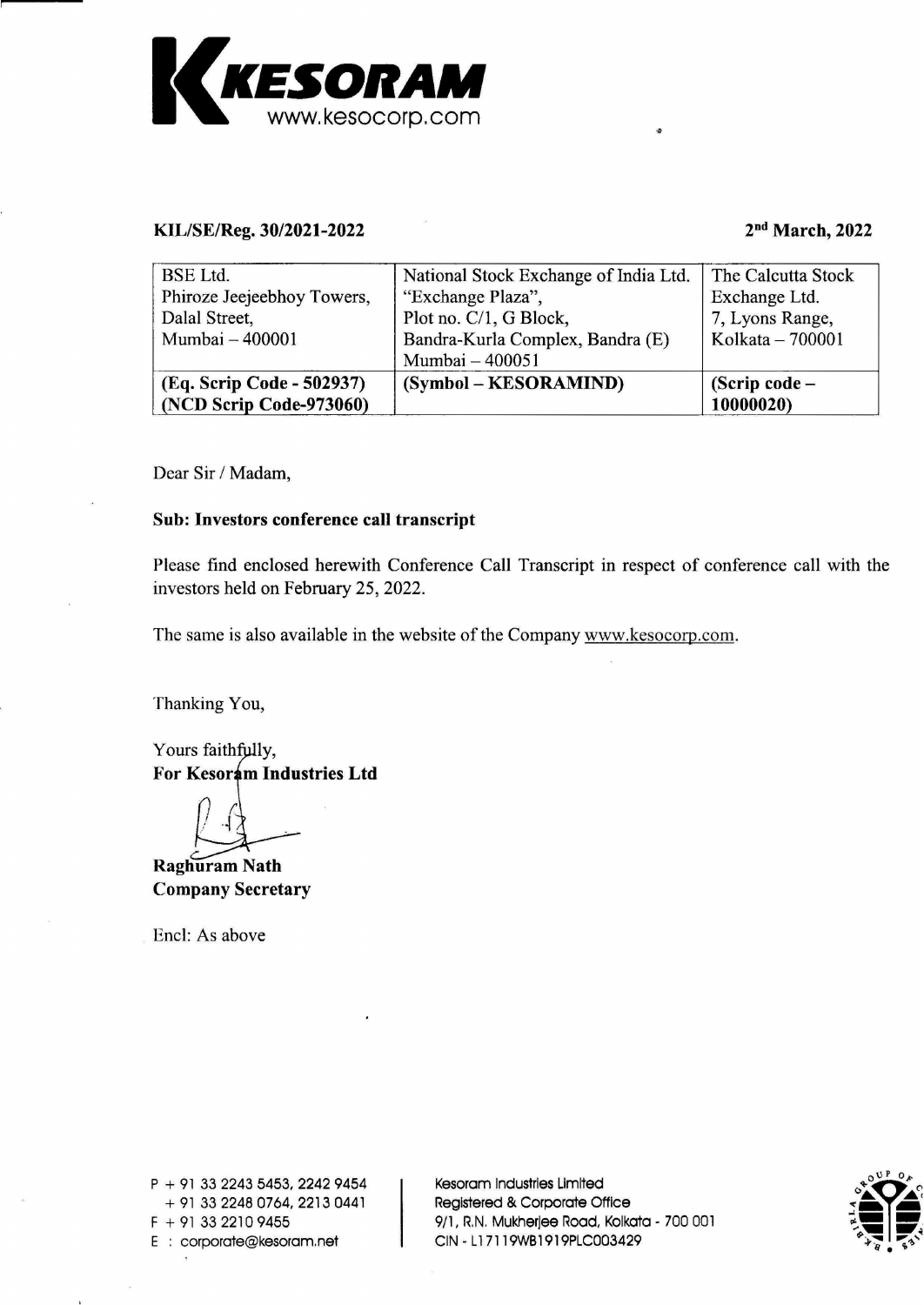

"Kesoram Industries Limited Q3 FY22 Earnings Conference Call"

**February 25, 2022** 







**CALL LEADER: MS. BHOOMIKA NAIR - DAM CAPITAL ADVISORS LTD MANAGEMENT: MR. P RADHAKRISHNAN, – WHOLE TIME DIRECTOR AND CEO - KESORAM INDUSTRIES LIMITED**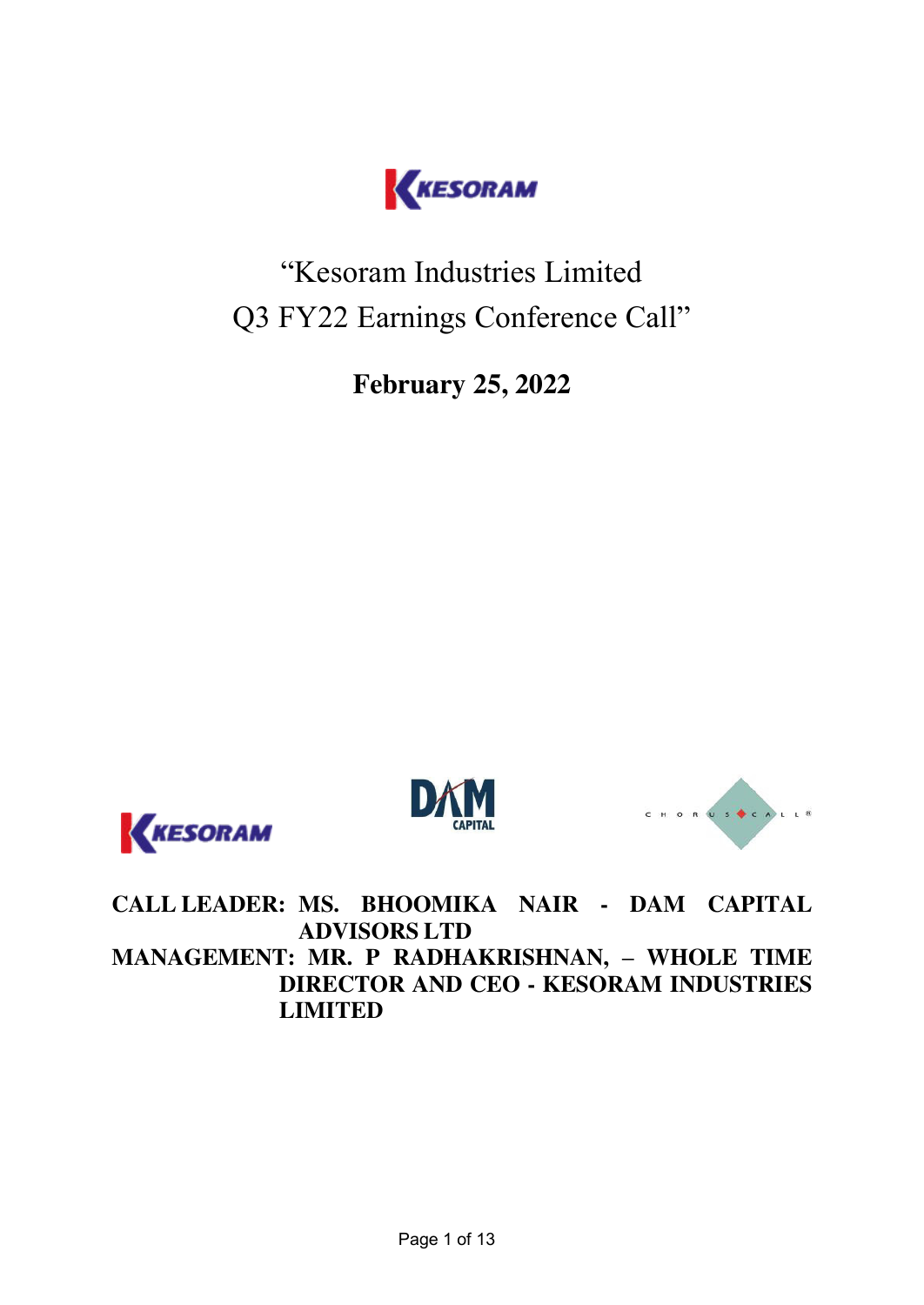

| <b>Moderator:</b>     | Ladies and gentlemen, good day, and welcome to the Q3 FY22 Earnings Conference Call of<br>Kesoram Industries Limited, hosted by DAM Capital Advisors.                                                                                                                                                                                                                                                                                                                                                                                                                                                                                                                                                                                                                                               |
|-----------------------|-----------------------------------------------------------------------------------------------------------------------------------------------------------------------------------------------------------------------------------------------------------------------------------------------------------------------------------------------------------------------------------------------------------------------------------------------------------------------------------------------------------------------------------------------------------------------------------------------------------------------------------------------------------------------------------------------------------------------------------------------------------------------------------------------------|
|                       | As a reminder, all participant lines will be in the listen-only mode and there will be an<br>opportunity for you to ask questions after the presentation concludes. Should you need<br>assistance during the conference call, please signal an operator by pressing "*" than "0" on<br>your touchtone phone. Please note that this conference is being recorded.                                                                                                                                                                                                                                                                                                                                                                                                                                    |
|                       | I would now like to hand the conference over to Miss Bhoomika Nair from DAM Capital<br>Advisors Limited. Thank you and over to you Ms. Nair.                                                                                                                                                                                                                                                                                                                                                                                                                                                                                                                                                                                                                                                        |
| <b>Bhoomika Nair:</b> | Thanks, Janice. Good evening everyone, I would like to welcome you to the 3Q FY22 earnings<br>calls of Kesoram Industries. We have with us Mr. P Radhakrishnan, Whole time Director and<br>CEO from Kesoram Industries Limited. I would now like to hand over the call to him for his<br>initial remarks post which will open up the floor for Q&A. Over to you sir.                                                                                                                                                                                                                                                                                                                                                                                                                                |
| P Radhakrishnan:      | Thank you at the outset, I would like to express my gratitude for DAM Capital in organizing<br>this call. And thank you all, to all the participants who have joined this conference. And I'm<br>joined by my colleague, Mr. Suresh Sharma, the CFO with the Chief Compliance Officer and<br>Company Secretary, Mr. Raghuram Nath and the team.                                                                                                                                                                                                                                                                                                                                                                                                                                                     |
|                       | So, for as Kesoram Industries, Q3 results are concerned, our financial performance on the<br>volume trend, to sum it up, we can go line item wise, but, I would like to here to walk you<br>through a major highlights. Basically, we have maintained earnest volume. We had a growth<br>of about 49% in the production and 54% growth in salesin nine months for the financial year.<br>And the blended cement growth has been 40% as well as the OPC cement growth has been<br>50%. So, on both the segments we have grown well. The EBITDA for the nine months was<br>INR 464 crore as against INR 359 crore for the corresponding nine month and EBITDA per<br>ton was at INR 826 per ton versus INR 756 per ton for the corresponding nine months in the<br>FY21.                              |
|                       | We did face cost pressure. The fuel cost had gone up as you know, the cost per GCVof coal<br>had touch about INR 3 per GCV. The cost per GCV has increased and we did face cost pressure<br>during this quarter. We managed this cost pressure ? ----by clocking good volume and the<br>revenue per ton of cement to grow. But if you ask whether the price increase covers the cost in<br>full, No, the answer is no. So, we made our efforts to cover the cost increases by virtue of better<br>volumes and tried to sell more of blended cement. That common substance so far as how Q3<br>on the operational side was managed. Predominantly the increase was in power and fuel and<br>of course, correspondingly the power and fuel goes up, the per tonton per kilometer cost too<br>goes up. |
|                       | On the balance sheet side, during Q3, we had opened our second part of the rights issue. And<br>on January 4, subsequently we have closed the final call of the rights issue and except about<br>INR 7 crore and all the money was collected. As we speak, a substantial portion has been<br>collected, second notices were sent where the money's were pending. That is on the rights issue<br>side. On the Debt side, we paid INR 55 crore, that is of NCD and we also paid in the month of<br>January, INR 293 crore of face value of the OCD. So, the overall Debt including OCD and<br>NCD should be about INR 1650 crore. And these are subsequent events. As we take this Q3<br>earnings in February, I'm just covering the subsequent events which are in the public domain                 |

too. We are at BBB minus by ICRA. That's where we are. So, the way forward we have been consistently saying, we needed liquidity and we focused on what it takes to inject liquidity, so, that the business does not suffer, maybe during the month of March 21 about 11 months back, and the way the business operations have shaped up, probably indicates, that was the right approach at that point in time.

 Yes, at whatever cost we get, first is to not to starve the business of cash. Now, the business operations are stabilizing, I should say, we are on the growth path. While we are on the growth path,the next stage is obviously, before the next phase of growth comes in, we should look at reducing the cost of borrowing. That's the reason we have paida portion of the debt and we are looking at ways and means of reducing the cost of borrowing. That will be the next focus for the organization. And then hand in hand we will look at growing our volume and our presence in the market. So, this is a broad outline of the way forward which we will look at. Now, I leave the floor for the question and answer session please.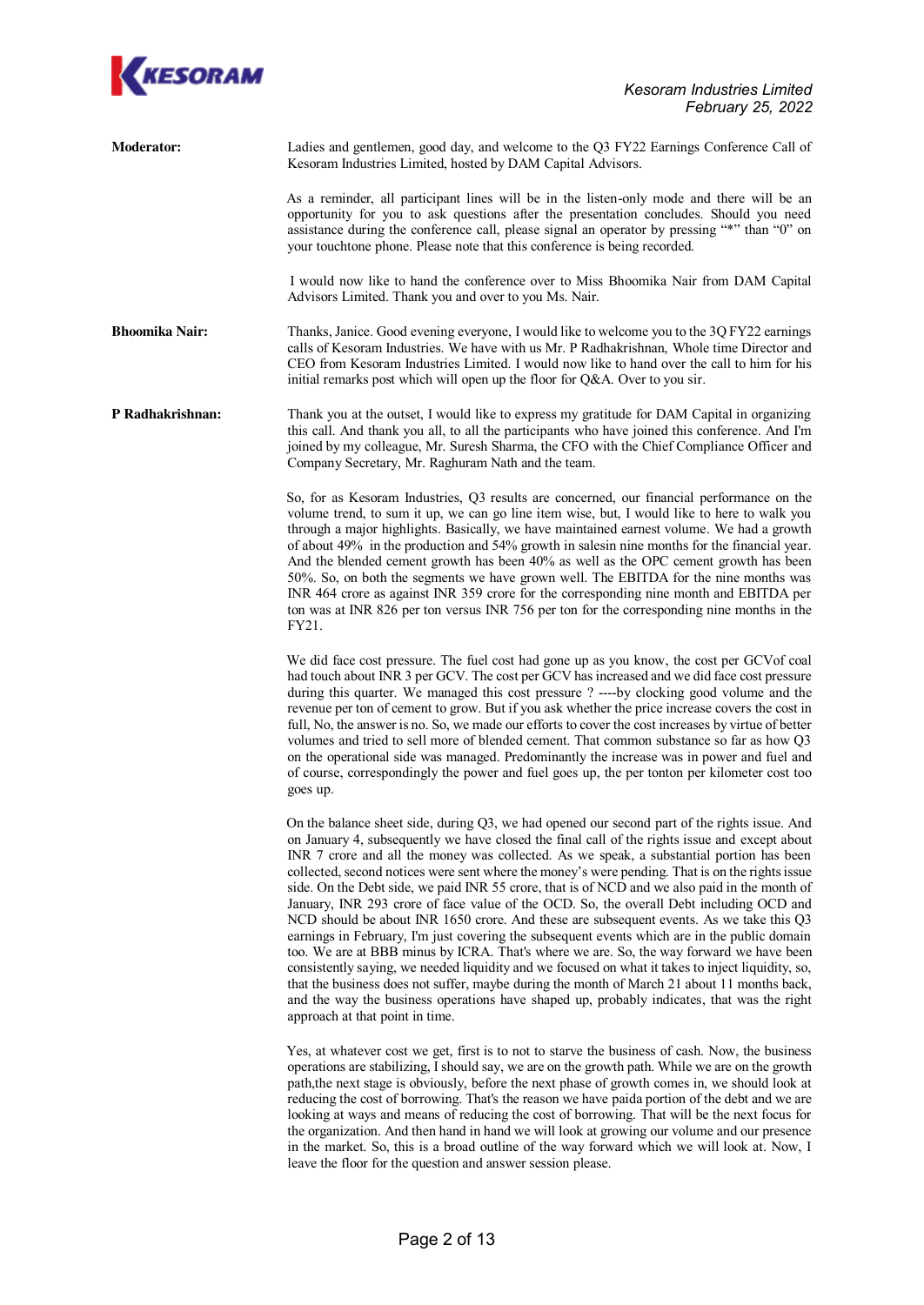

| <b>Moderator:</b>    | Thank you very much. Ladies and gentlemen, we will now begin the question and answer<br>session. Anyone who wishes to ask a question may press "*" and "1" on your touchtone<br>telephone. If you wish to remove yourself from the question queue you may press "*" and "2".<br>Participants are requested to use handsets while asking a question. Ladies and gentlemen, we<br>will wait for a moment while the question queue assembles. A reminder to the participants if<br>you wish to ask a question please press "*" then "1" at this time. The first question is from the<br>line of Saket Kapoor from Kapoor and Company. Please go ahead.                                                                                                                                                                                                                                                                                                                                                                                                                                                                                                                                                                                                                                                                                                                                                                                                                                                                                                                                                                                                                                                                                                                                                                                                                                                                                                                                                                                                                                                                                                                                                                                                                                                                                               |
|----------------------|---------------------------------------------------------------------------------------------------------------------------------------------------------------------------------------------------------------------------------------------------------------------------------------------------------------------------------------------------------------------------------------------------------------------------------------------------------------------------------------------------------------------------------------------------------------------------------------------------------------------------------------------------------------------------------------------------------------------------------------------------------------------------------------------------------------------------------------------------------------------------------------------------------------------------------------------------------------------------------------------------------------------------------------------------------------------------------------------------------------------------------------------------------------------------------------------------------------------------------------------------------------------------------------------------------------------------------------------------------------------------------------------------------------------------------------------------------------------------------------------------------------------------------------------------------------------------------------------------------------------------------------------------------------------------------------------------------------------------------------------------------------------------------------------------------------------------------------------------------------------------------------------------------------------------------------------------------------------------------------------------------------------------------------------------------------------------------------------------------------------------------------------------------------------------------------------------------------------------------------------------------------------------------------------------------------------------------------------------|
| <b>Saket Kapoor:</b> | Yes, hello Radha Sir. Sir a question, if you could give us the numbers, the volume numbers,<br>the production and the sales number for the third quarter and the nine months.                                                                                                                                                                                                                                                                                                                                                                                                                                                                                                                                                                                                                                                                                                                                                                                                                                                                                                                                                                                                                                                                                                                                                                                                                                                                                                                                                                                                                                                                                                                                                                                                                                                                                                                                                                                                                                                                                                                                                                                                                                                                                                                                                                     |
| P Radhakrishnan:     | Yes, complete all your questions then I will answer.                                                                                                                                                                                                                                                                                                                                                                                                                                                                                                                                                                                                                                                                                                                                                                                                                                                                                                                                                                                                                                                                                                                                                                                                                                                                                                                                                                                                                                                                                                                                                                                                                                                                                                                                                                                                                                                                                                                                                                                                                                                                                                                                                                                                                                                                                              |
| <b>Saket Kapoor:</b> | Definitely sir. And how are we looking to close FY 22 In terms of the volumes and the<br>utilization levels, what we have done for the preceding quarter as well as for the 9 months?<br>How are the utilization levels currently shaping up? I am also looking at the elevated prices of<br>coal and diesel, have affected the profitability of all cement players. So what are the price<br>adjustments that we have taken for the quarter, that December quarter as well as post the exit<br>of the quarter? Has there been any change in the prices? And on the net Debt levels, are You<br>mentioned the figure at INR1650 crore Sir?                                                                                                                                                                                                                                                                                                                                                                                                                                                                                                                                                                                                                                                                                                                                                                                                                                                                                                                                                                                                                                                                                                                                                                                                                                                                                                                                                                                                                                                                                                                                                                                                                                                                                                        |
| P Radhakrishnan:     | Yes.                                                                                                                                                                                                                                                                                                                                                                                                                                                                                                                                                                                                                                                                                                                                                                                                                                                                                                                                                                                                                                                                                                                                                                                                                                                                                                                                                                                                                                                                                                                                                                                                                                                                                                                                                                                                                                                                                                                                                                                                                                                                                                                                                                                                                                                                                                                                              |
| <b>Saket Kapoor:</b> | Okay. So what is our -- Hello?                                                                                                                                                                                                                                                                                                                                                                                                                                                                                                                                                                                                                                                                                                                                                                                                                                                                                                                                                                                                                                                                                                                                                                                                                                                                                                                                                                                                                                                                                                                                                                                                                                                                                                                                                                                                                                                                                                                                                                                                                                                                                                                                                                                                                                                                                                                    |
| P Radhakrishnan:     | Yes, about INR 1650 crore.                                                                                                                                                                                                                                                                                                                                                                                                                                                                                                                                                                                                                                                                                                                                                                                                                                                                                                                                                                                                                                                                                                                                                                                                                                                                                                                                                                                                                                                                                                                                                                                                                                                                                                                                                                                                                                                                                                                                                                                                                                                                                                                                                                                                                                                                                                                        |
| <b>Saket Kapoor:</b> | So what are the current maturity, sirfor FY22 and FY 23? What is our blended cost of funds?<br>So, if you could answer them, and then I'll put forward another set and then I'll come again.                                                                                                                                                                                                                                                                                                                                                                                                                                                                                                                                                                                                                                                                                                                                                                                                                                                                                                                                                                                                                                                                                                                                                                                                                                                                                                                                                                                                                                                                                                                                                                                                                                                                                                                                                                                                                                                                                                                                                                                                                                                                                                                                                      |
| P Radhakrishnan:     | If you could -- are you complete with your first set of questions?                                                                                                                                                                                                                                                                                                                                                                                                                                                                                                                                                                                                                                                                                                                                                                                                                                                                                                                                                                                                                                                                                                                                                                                                                                                                                                                                                                                                                                                                                                                                                                                                                                                                                                                                                                                                                                                                                                                                                                                                                                                                                                                                                                                                                                                                                |
| <b>Saket Kapoor:</b> | First set of questions I am done with. And for working capital requirements also if you could<br>throw some light, what is our current working capital requirement and blended cost of funds.                                                                                                                                                                                                                                                                                                                                                                                                                                                                                                                                                                                                                                                                                                                                                                                                                                                                                                                                                                                                                                                                                                                                                                                                                                                                                                                                                                                                                                                                                                                                                                                                                                                                                                                                                                                                                                                                                                                                                                                                                                                                                                                                                     |
| P Radhakrishnan:     | So, thanks Mr Kapoor for asking these questions. So, firstly, production was washigher by 49%<br>at 5.4 million metric tons in for thenine months as against 3.6 million metric tons in the<br>corresponding period last year. Of course, last year, we were affected by liquidity constraints,<br>so, to that extent, the base effect of growth will be there. As you all know, because of liquidity<br>constraint, we were unable to operate at optimum level. So, the salesgrowth, there is a growth<br>of 54%, we have done 5.3 million tons as against 3.6 million tons, that for the nine months<br>So, in the Q3 alone, if you look at the volume, we have done about 1.82 million tonnes, as<br>against 1.44 million tonnes. So, that's the volume part of it. And then the cost parameters, yes,<br>we are grappling with a cost. How best to address, as I outlined, we are looking at selling closer<br>to the geography or penetrating the geographies closer to the market, increasing their share of<br>blended cements. And as we have got to be lined with the market, and as I indicated, the entire<br>cost increase we were unable to pass on. And still the cost increase is not fully covered. As we<br>speak, yes from the exit of December, there had been sporadic increases and some of the<br>increases was given away too. So overall, on an average, if you look at, there had been an<br>increase but not substantial increase. That's where we are, in February there was some marginal<br>increase, and it is 28 day month, and today as we speak, right in reaction, the fuel cost and<br>various commodity costs have gone up. Hope it's not going to stay at this elevated level, it<br>certainly hopefully it'll come up in the second round of increase will not last long. If this lasts,<br>we have to probably look at increasing our prices because our costs are not fully covered.<br>That's where we are, our cost increases are not fully covered. Like there is a reduction in margin<br>which is evident in the EBITDA per ton. So Mr. Kapoor, you asked what would be the overall<br>volumes for the fourth quarter where we will end up the year? So we should clock around<br>whatever we clocked in the third quarter. That's the number we should probably look at, for<br>the fourth quarter. |
| <b>Moderator:</b>    | Mr. Kapoor does that answer your question. AS there is no response from the current<br>participant we take the next question from the line Siddhant-from Goodwill                                                                                                                                                                                                                                                                                                                                                                                                                                                                                                                                                                                                                                                                                                                                                                                                                                                                                                                                                                                                                                                                                                                                                                                                                                                                                                                                                                                                                                                                                                                                                                                                                                                                                                                                                                                                                                                                                                                                                                                                                                                                                                                                                                                 |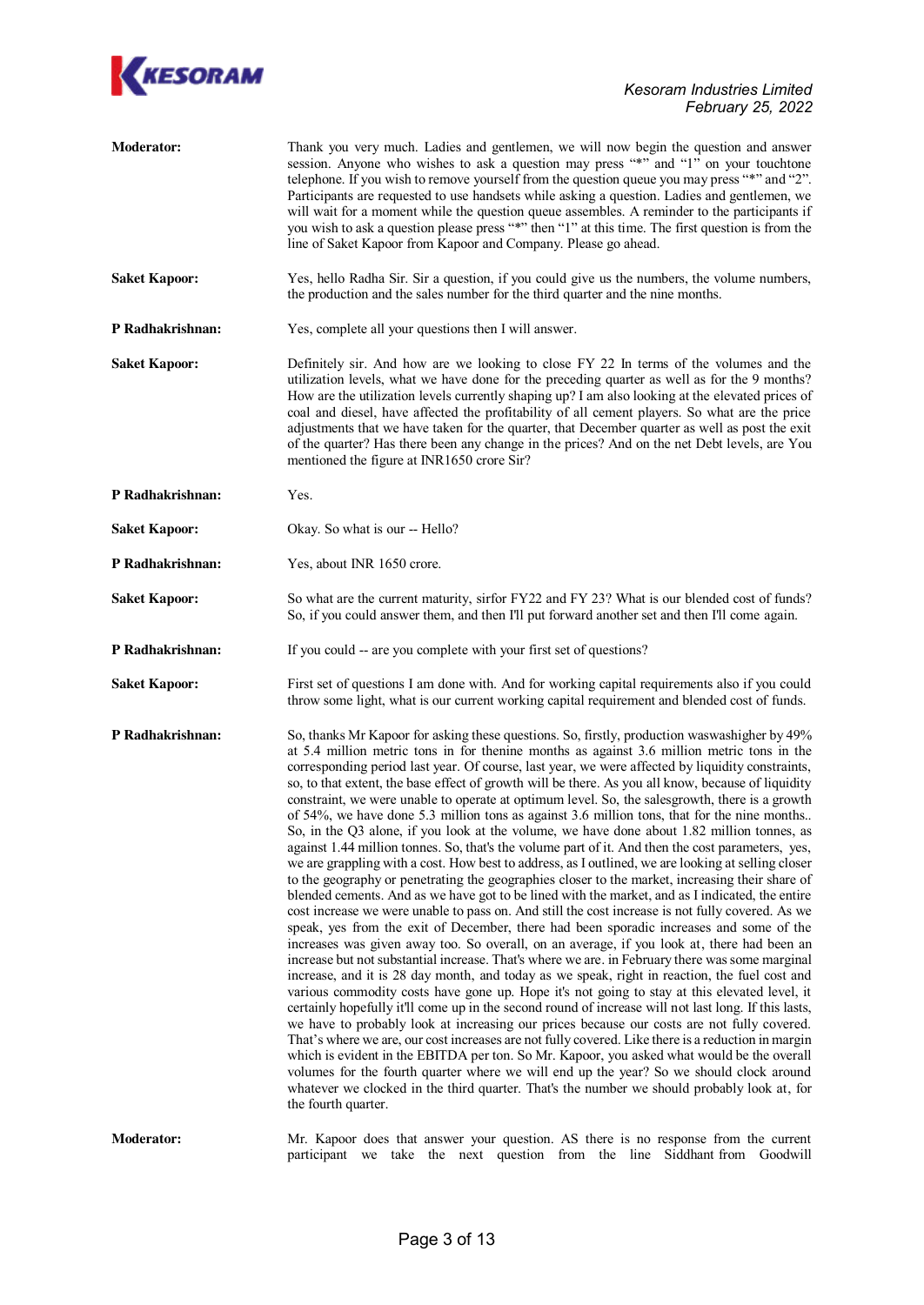

Investments. Please go ahead…. As there is no response from the current participant we take the next from the line of Aviral Jain from Siguler Guff. Please go ahead.

**Aviral Jain:** Thank you so much. Sir I had four or five questions primarily. First one was, what's the sustainable volume that you are targeting given the current capacity the company has. That's number one. On an annual basis, the number two, again basis last four or five years trend, because last FY20 and FY21, all the cement players witness unusually high profitability, but given long term trends, what is the sustainable EBITDA per ton given the industry operates in your region? What sort of EBITDA per ton would you be happy with and is achievable? And third question is any capacity expansion that you can do through debottlenecking or increase lending or just investing a little bit in grinding? Given we are still -- the company is just very OPC heavy, still is very OPC heavy. And post this, the net debt -- that number that you have given does that include the WBIDFC and the zero coupon convertible debentures and the negative working capital that the company has been carrying since last quarter or till last quarter?

- **P Radhakrishnan:** So, I'll try to answer, probably from the latest the first. The debt which I gave, presently we don't have any working capital line other than non-fund baselines, right from one of the banks. Because -- and our entire debt in the books is funded by a consortium of the Goldman, Cerberus and Edelweiss as disclosed. So, as a highlighted, the way we look at this we were suffering for lack of liquidity and for lack of adequate induction of working capital and funds into the operation. And that's the reason -- one of the reasons we looked at demerging and trying to find out each of the Kesoram for us. Focus on cement in Kesoram and other business books embedded in other balance sheets and focus on each of the businesses from the conglomerate Kesoram move to be a pure cement play. So therefore, now we are at a stage where as you know this is a 19% loan, which we did this at that point in time to ensure the business doesn't starve of funds. Now, having achieved that, we are at a stage where we should look at reducing the cost of borrowing. That's where we are. So while reducing the cost of borrowing, probably we will look at, as we progress aggregating, now there is no working capital line and term line. So, one of the tools available to remove working capital line separately and probably try to get borrowing, give the borrowings at a reduced rate. And term borrowing at the right tenure. There is adequate liquidity to run the business efficiently. That is on the borrowing side, coming to the volume sustainable volume on this, as I highlighted we have not been operating our business at the right level for lack of adequate working capital. We see we are close to seven million tons, when there is scope to sell more, yes we should sell more from where we are and we will be sustained -- like we will finish this year at about 7 million tonnes and sustainable levels should be bit higher, maybe a million or half a million higher than. That's where I look at it currently in the near term. So, debottlenecking, yes, there is scope for debottlenecking, but as you rightly pointed out, we are still OPC heavy. So, we will try to first correct that and optimally use the clinker which is currently available, we don't have a constraint on grinding capacity, then we will look at the debottleneck. First is to optimize the usage of clinker, I guess that largely answer all the questions. Thank you. **Aviral Jain:** Sir, One more question, sustainable EBITDA per ton on a per unit capacity, how we are looking at it.
- **P Radhakrishnan:** So, yes, there are company with 2000, to 2100, ideally we should aspire to be there. But while we aspire to be there, we want to walk some more to reach there. I would look at on the lower side about 800 EBITDA per ton, and the upper side 1000. So INR 1000 on a consistent basis, EBITDA per ton we do, that should be a realistic target, an achievable target.
- **Aviral Jain:** And what was the EBITDA per ton in the last quarter? In the Q3 just went past by.
- **P Radhakrishnan:** This was probably the EBITDA per ton, closeto between 650.
- **Aviral Jain:** One final question, is there is a lock in on the NCDs because they were one tranche which was 18 months, but the rest of the instrument have a 50 more -- 54 months term. So, is there a possibility that you can pay them early -- without there is no locking in the NCD agreement.
- **P Radhakrishnan:** As per the agreement Aviral, NCDs agreement 25% can be paid subject to certain conditions of the NCD, balance 75% is the lock in up for thirty six months.
- **Aviral Jain:** So, the INR 1650 crore of the NCD you can pay 25% and what about the balance?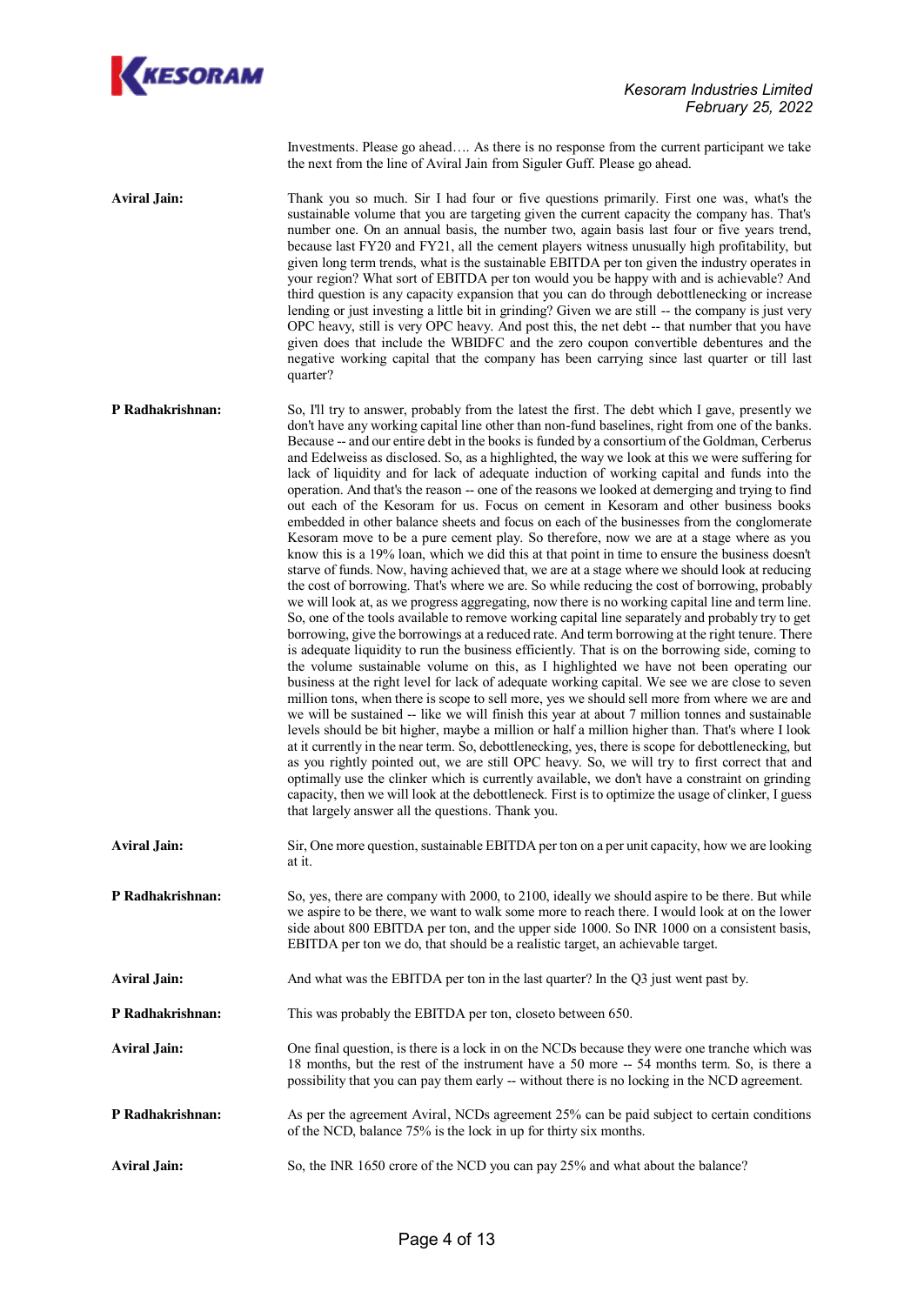

| P Radhakrishnan:    | Absolutely and for the balance we have to negotiate and see what best we could do because the<br>way I look at this even if there is going to be repayment cost in long term it will be better to<br>move to the lower interest rates and we should be ideally targeting sub 10%.                                                                                                                                                                                                                                                                                                                                                 |
|---------------------|-----------------------------------------------------------------------------------------------------------------------------------------------------------------------------------------------------------------------------------------------------------------------------------------------------------------------------------------------------------------------------------------------------------------------------------------------------------------------------------------------------------------------------------------------------------------------------------------------------------------------------------|
| <b>Aviral Jain:</b> | And we already have had these NCDs almost for 12 months now. So it's any way the lock in it<br>for 36 months so two more years If at all there is no headway in terms of the.                                                                                                                                                                                                                                                                                                                                                                                                                                                     |
| P Radhakrishnan:    | Sooner the better the NCD is at 19% and that will be a drain. In fact, relatively the purpose of<br>this NCD was not to run its course purpose -- the paramount purpose was to create the liquidity<br>the point of time. So we have achieved that purpose now we have to look at unwind at early as<br>possible.                                                                                                                                                                                                                                                                                                                 |
| <b>Aviral Jain:</b> | Okay, thank you.                                                                                                                                                                                                                                                                                                                                                                                                                                                                                                                                                                                                                  |
| <b>Moderator:</b>   | Thank you. The next question is from the line of Rajesh Ravi from HDFC Securities. Please<br>go ahead.                                                                                                                                                                                                                                                                                                                                                                                                                                                                                                                            |
| Rajesh Ravi:        | Yes, hi, sir. Am I audible?                                                                                                                                                                                                                                                                                                                                                                                                                                                                                                                                                                                                       |
| P Radhakrishnan:    | Yes, please.                                                                                                                                                                                                                                                                                                                                                                                                                                                                                                                                                                                                                      |
| Rajesh Ravi:        | Yes, I have a few questions. First, on the operating numbers. Could you share the clinker<br>production in first quarter and for the nine month period?                                                                                                                                                                                                                                                                                                                                                                                                                                                                           |
| P Radhakrishnan:    | Go ahead. Please. I will answer all your questions together.                                                                                                                                                                                                                                                                                                                                                                                                                                                                                                                                                                      |
| Rajesh Ravi:        | Okay. And then gross debt number which you mentioned consolidated gross debt for the third<br>quarter versus INR 2200 crore in second quarter. And thirdly, what is your view on the Rayon<br>business, we see that the year on year this business seem to significant scale down in terms of<br>employee costs and all. So what is your thought on that? And lastly, on the -- I think you<br>mentioned earlier, I missed it. But current maturities of your gross debt and the interest rate<br>break up for different types of borrowing that are there on the books.                                                          |
| P Radhakrishnan:    | So, the clinker production as on the 9 months readily available is about 4.3 million tons.                                                                                                                                                                                                                                                                                                                                                                                                                                                                                                                                        |
| Rajesh Ravi:        | And 3 months?                                                                                                                                                                                                                                                                                                                                                                                                                                                                                                                                                                                                                     |
| P Radhakrishnan:    | 3 months I will probably give it to you offline.                                                                                                                                                                                                                                                                                                                                                                                                                                                                                                                                                                                  |
| Rajesh Ravi:        | No issue                                                                                                                                                                                                                                                                                                                                                                                                                                                                                                                                                                                                                          |
| P Radhakrishnan:    | So far -- all though -- there is no working capital loan. It is all 19%, there is an OCD component<br>and there is a NCD component. The OCD component in the normal course matures in August<br>'22 and partially about INR 293 crore of face value out of INR 459.9 crore we have paid in the<br>month of January. So, and it also carries a coupon of 19%. The NCD also carries a coupon of<br>19%.                                                                                                                                                                                                                             |
| Rajesh Ravi:        | And what is the gross debt number sir? December end?                                                                                                                                                                                                                                                                                                                                                                                                                                                                                                                                                                              |
| P Radhakrishnan:    | All put together INR 1619 crore, see the gross debt number moves because today it is as of<br>December I say it is about a after payment of this OCD this number is after January 2022. INR<br>1619 crore and what happens if 19% is the coupon, right, 10% is the cash which goes out,<br>between 10% to 11% it is a stepped up coupon, balance 9% accrues. And this 9% if you allow<br>the structure to move on, this accrual will loom right,. and it is not very prudent to save say<br>19% we can pay every month on month, because there are seasonal variation now having<br>achieved this we want to go back to normalcy. |
| Rajesh Ravi:        | Even on the NCD it is same? 10% or 9%?                                                                                                                                                                                                                                                                                                                                                                                                                                                                                                                                                                                            |
| P Radhakrishnan:    | Yes. Capped token is close to $-\text{cap rate}$ of the coupon is close to 50% -51%.                                                                                                                                                                                                                                                                                                                                                                                                                                                                                                                                              |
| Rajesh Ravi:        | Okay. And so, like -                                                                                                                                                                                                                                                                                                                                                                                                                                                                                                                                                                                                              |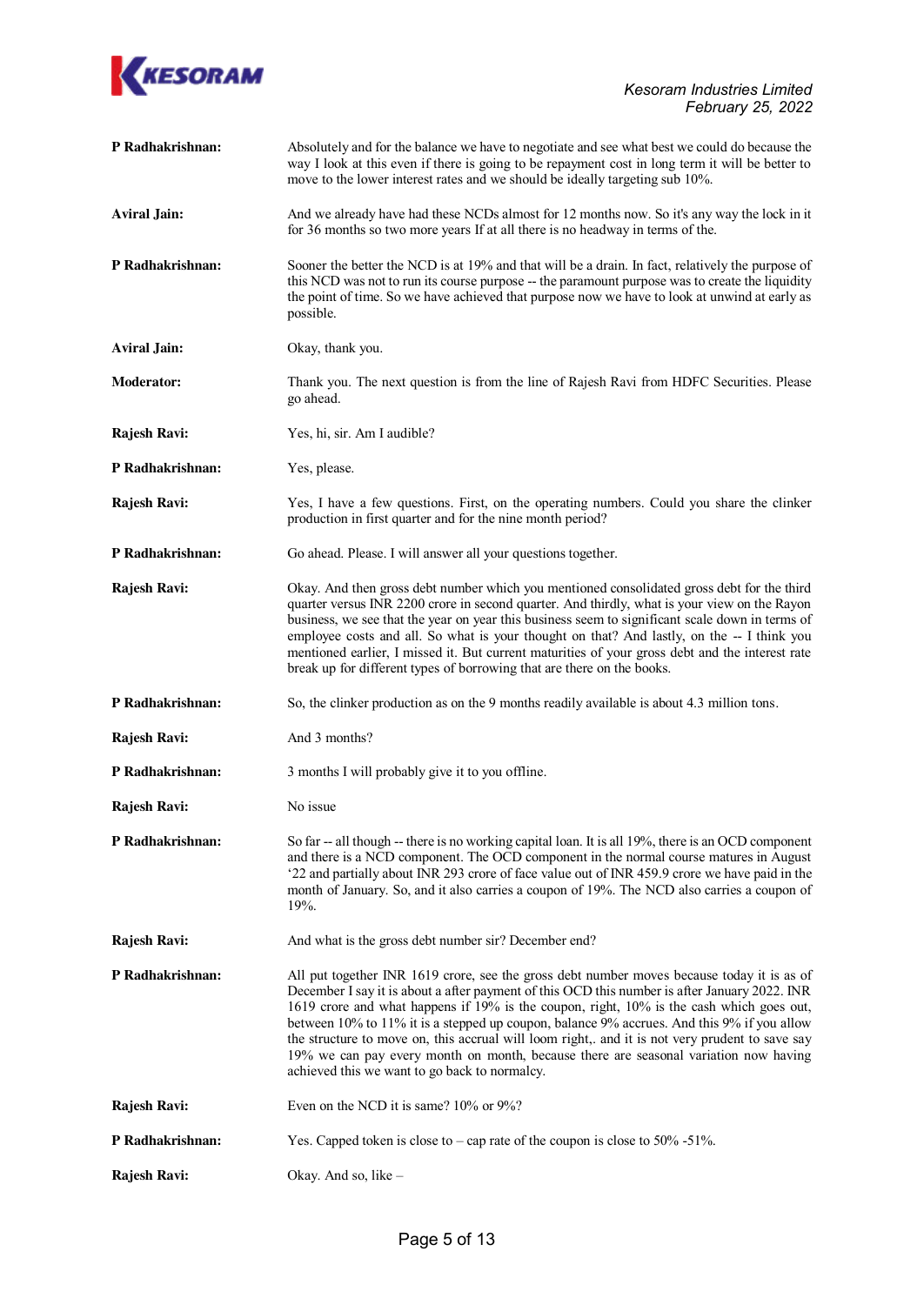

- **P Radhakrishnan:** Business and as we speak as of December end we are still negative working capital so some distance to go. But now, we are looking at refining it as soon as possible. That's where we are.
- **Rajesh Ravi:** Okay and what we see is we have been able to reduce debt between you know from INR 2200 crore to you mentioned INR 1600 crore so, good 500 off crore have been knocked off from the borrowings right. Okay, so what is your thought process for next one by FY 23 and what sort of number you're looking at?
- **P Radhakrishnan:** First focus is to refinance this debt whatever, even if it is -- because this accrual will again loom so it's important to refinance. So once we refinance, then we will go to the next step right. Parallely we have achieved close to 7 million tons how will we ensure this debt gets reduced that will be the next stage of planning.
- **Rajesh Ravi:** Okay. And this Rayon business.
- **P Radhakrishnan:** So far as Rayon business is concerned, we are positive that both the Kesoram Rayon as well as the transparent paper. These are got a very good and Rayon business we have – suspension of work we have reopened, and in the public domain we have disclosed. We feel we will reach a stage that we are not supporting the Rayon business from Kesoram. So probably, we want to bring the Rayon business where it is sustainable without any support and we see a lot of potential in both the products in which because transparent paper is again a replacement of plastic, this is an ESG product and Kesoram Rayon is a widely used product which is a substitute for silk and the substitution for silk by a percentage is catching up.
- **Rajesh Ravi:** Okay, why am I asking because if I look up the consol standalone employee cost numbers or last year it was around 20 crore you know, into the subsidiary employee cost, which last two quarter it has come down to around INR 4 crore to INR 6 crore. So, post Q1 there has been sharp reduction in the employee costs in the Rayon business is that understanding right and what has that led to?
- **P Radhakrishnan:** Because they were under suspension of work, so to that extent that cost could come down, when the plant was in suspension.
- **Rajesh Ravi:** They have gone for being capitalized for that period.
- **P Radhakrishnan:** And for settlement with the workers to go about -- as we speak, there is a substantial portion of workers who are taken a scheme of voluntary retirement, they are 400 plus as we speak.
- **Rajesh Ravi:** So, what would be the recurring ongoing costs when you have now resuming your operations for the Rayon business?
- **P Radhakrishnan:** So I can give you the reduction -- this will bring in like 400 -- this will bring in about anywhere between close to between INR 12 crore to INR 15 crore of reduction?
- **Rajesh Ravi:** What level from what level?
- **P Radhakrishnan:** Pardon?
- **Rajesh Ravi:** On what level this INR 12 crore reduction you're looking at?
- **P Radhakrishnan:** Wage cost
- **Rajesh Ravi:** Sorry, what wage costs
- **P Radhakrishnan:** Wage cost. You said employee costs you know.
- **Rajesh Ravi:** Understood I'm saying the last year run rate was INR 20 Crore quarterly is that understanding right on that we're looking at INR 12 crore reduction on what?
- **P Radhakrishnan:** If we look at it the on an average full blown level the salaries and wages cost in the Rayon business used to be close to INR 90 crore. Right. Which we feel is not sustainable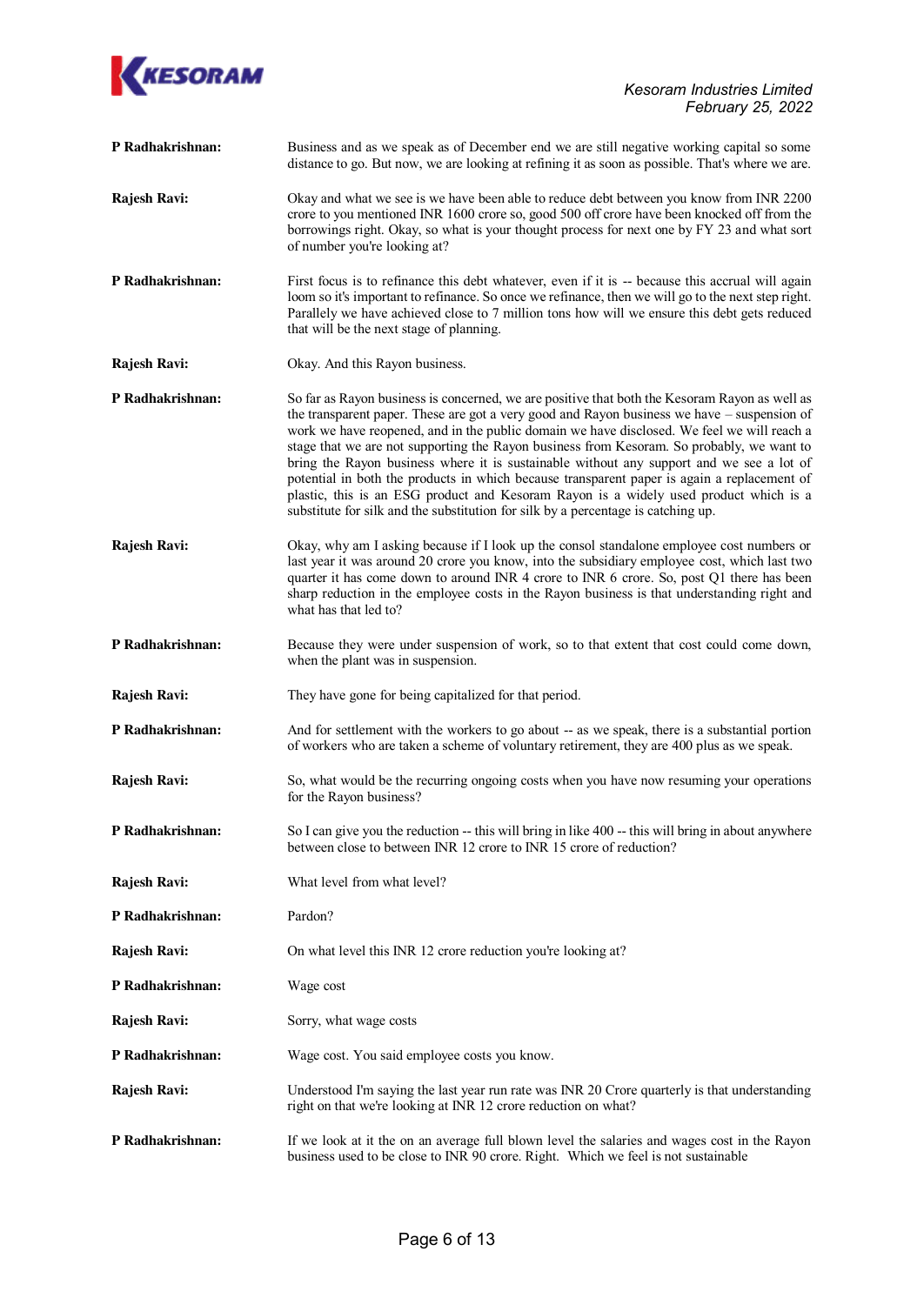

| Rajesh Ravi:         | So, the complete separation and the scheme gets implemented we expect this to come to about<br>INR 25 crore. So, this INR 90 crore will be reduced by INR 25 crore on perpetual basis.                                                                                                                                                                                                                                                                                                                                                                  |
|----------------------|---------------------------------------------------------------------------------------------------------------------------------------------------------------------------------------------------------------------------------------------------------------------------------------------------------------------------------------------------------------------------------------------------------------------------------------------------------------------------------------------------------------------------------------------------------|
| P Radhakrishnan:     | And so, around INR 70 crore would be your running on an average of the normal inflation.                                                                                                                                                                                                                                                                                                                                                                                                                                                                |
| Rajesh Ravi:         | Okay, and any view on the cement business, you're talking about margin expansion, you know,<br>INR 800 to 1000, what could take you there from INR 450 to INR 600 level we are currently<br>generating.                                                                                                                                                                                                                                                                                                                                                 |
| P Radhakrishnan:     | So, see as we speak for the nine months it is INR 826. Correct. So, we hope to at least close to<br>INR 800 that is our endeavor right.                                                                                                                                                                                                                                                                                                                                                                                                                 |
| Rajesh Ravi:         | No, but because Q3 has been quite bad and Q4 do you see that there is a margin expansion<br>expectation versus December quarter a significant recovery?                                                                                                                                                                                                                                                                                                                                                                                                 |
| P Radhakrishnan:     | Versus December Yes, there is a margin expansion versus December but it has been parodic,<br>the margin expanded, then it got again reduced now, margin expanded again in February. We<br>were still not anywhere because there was a huge spike in imported coal, right. So, that's a long<br>way to still to cover but, will it be better than December I think we hope it will be better than<br>December. But we should wait and watch.                                                                                                             |
| Rajesh Ravi:         | Okay. Great sir I'll come back in queue. Thank you.                                                                                                                                                                                                                                                                                                                                                                                                                                                                                                     |
| P Radhakrishnan:     | Thank you.                                                                                                                                                                                                                                                                                                                                                                                                                                                                                                                                              |
| <b>Moderator:</b>    | Thank you. The next question is from the line of Saket Kapoor from Kapoor and Company.<br>Please go ahead.                                                                                                                                                                                                                                                                                                                                                                                                                                              |
| <b>Saket Kapoor:</b> | Yes. Thank you, sir. I got disconnected at the point might be repetition. So, as I was listening<br>to the earlier speaker Sir this Rayon part of the story what is the current status. Post this VRS<br>part being laid out what is the thought process for this segment contribution and whether this<br>will remain an entity with Kesoram or are we trying to go for another restructuring by<br>demerging this unit also?                                                                                                                          |
| P Radhakrishnan:     | See the entire exercise of doing this, we are closer because we want to bring this -- the product<br>lines are good, got good potential, however, the cost has to come to a sustainable. So, which is<br>getting achieved. The very purpose of segregating the businesses Kesoram from a<br>conglomerate has come to become a pure cement company. Each of the businesses should run<br>independently and that's what will be the long term for Rayon business too. So, if demerger is<br>going to bring in long term sustained at Rayon why not right. |
| <b>Saket Kapoor:</b> | What are the utilization levels currently?                                                                                                                                                                                                                                                                                                                                                                                                                                                                                                              |
| P Radhakrishnan:     | Currently open from suspension of work. So, slowly it is getting lit up. Right. The acid plants<br>have started, sulphuric acid and carbon disulfide has started updating. Now, next will calm the<br>Rayon and transport and paper will start producing in the month of March.                                                                                                                                                                                                                                                                         |
| <b>Saket Kapoor:</b> | And then on an optimized levels or what is the likely contribution from this unit?                                                                                                                                                                                                                                                                                                                                                                                                                                                                      |
| P Radhakrishnan:     | Sustainable level it can be INR 50 crore of cash this business can generate. And we got tie up<br>with global majors on the transparent paper site and we are a strong brand in the case -- in the<br>Rayon business too. So, like with the increase awareness and usage of transparent paper which<br>is biodegradable and home compostable. We feel there is a huge potential for transparent paper,<br>as well as for our Kesoram Rayon which is a well received product.                                                                            |
| <b>Saket Kapoor:</b> | INR 50 crore you said for on an annualized basis? INR 50 Crore Cash Generation.                                                                                                                                                                                                                                                                                                                                                                                                                                                                         |
| P Radhakrishnan:     | INR 50 crore plus.                                                                                                                                                                                                                                                                                                                                                                                                                                                                                                                                      |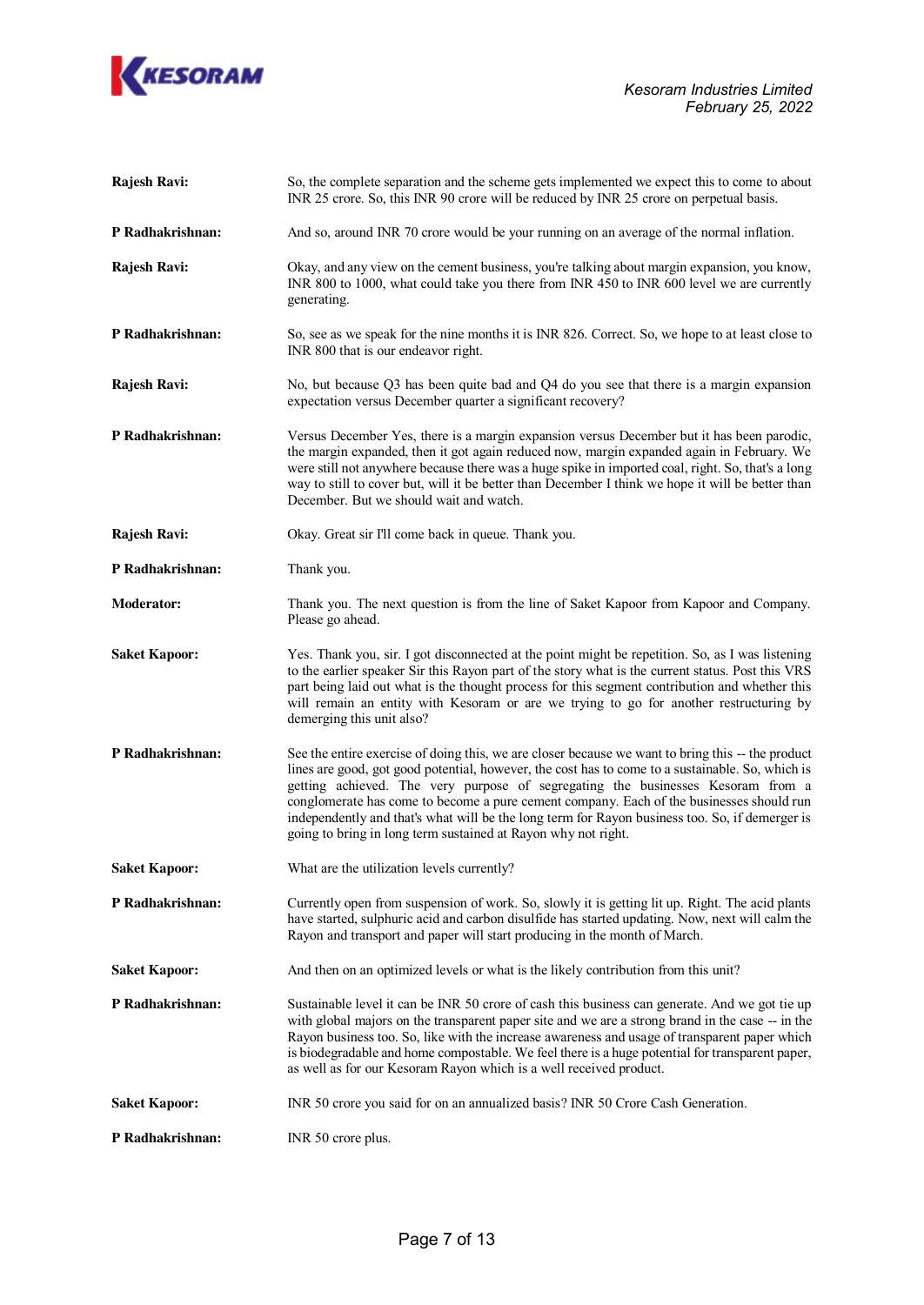

| <b>Saket Kapoor:</b> | Okay. And then coming to this point is that we are hearing from the large cement players about<br>huge capacity additions, which they are planning for process for 2025 and then 2030 and even<br>later stages also the plans are been well out in the public domain, so taking that part into play<br>and the type of inflationary trend that has become now a part of the cyclical nature of the<br>business. Sir, what is the thought process currently for the management because over a period<br>of time, well firstly for us is to optimize our capacity to create sustainable cash service the debt<br>and then comes a point of expanding capacity. By that time your peers, if I make use the term<br>will have greater capacity dominant market share more pricing power than us. So, how do<br>Kesoram stands today going forward and how good it is for the management to think over in<br>other ways of joining hands with big bigger players in context to be a relevant player in the<br>cement market? We are predominantly in Southern India, where already the capacity are in<br>excess then what the demand is. And even big players like India Cement and all are not able to<br>generate cash. So how is our position in this cash generation exercise? So we believe that being<br>the right size, biggest not necessarily is good, small, mesh and stronger we want to be that's<br>where we are. And it's not that we don't have ambition to grow. We will grow at the right time<br>and there is ample space for us to grow. That's the way we look at and we have demonstrated<br>in the way, we have come back on this post liquidity in the future? |
|----------------------|-----------------------------------------------------------------------------------------------------------------------------------------------------------------------------------------------------------------------------------------------------------------------------------------------------------------------------------------------------------------------------------------------------------------------------------------------------------------------------------------------------------------------------------------------------------------------------------------------------------------------------------------------------------------------------------------------------------------------------------------------------------------------------------------------------------------------------------------------------------------------------------------------------------------------------------------------------------------------------------------------------------------------------------------------------------------------------------------------------------------------------------------------------------------------------------------------------------------------------------------------------------------------------------------------------------------------------------------------------------------------------------------------------------------------------------------------------------------------------------------------------------------------------------------------------------------------------------------------------------------------------------------------------------------------------------|
| P Radhakrishnan:     | I don't see that there are brands which are smaller, which thrive very well. So what is important<br>is the word where your brand is positioned in each of the markets. Important. So we focus on<br>brand positioning, we focus on more of blended cement. That's why we introduced premium<br>blended cement. So this all will augur well, and we will grow at the right time. Definitely we<br>have got ambitions to grow, we will grow and I don't -- I humbly disagree, we will get<br>marginalized.                                                                                                                                                                                                                                                                                                                                                                                                                                                                                                                                                                                                                                                                                                                                                                                                                                                                                                                                                                                                                                                                                                                                                                         |
| <b>Saket Kapoor:</b> | We will get?                                                                                                                                                                                                                                                                                                                                                                                                                                                                                                                                                                                                                                                                                                                                                                                                                                                                                                                                                                                                                                                                                                                                                                                                                                                                                                                                                                                                                                                                                                                                                                                                                                                                      |
| P Radhakrishnan:     | We won't get marginalized.                                                                                                                                                                                                                                                                                                                                                                                                                                                                                                                                                                                                                                                                                                                                                                                                                                                                                                                                                                                                                                                                                                                                                                                                                                                                                                                                                                                                                                                                                                                                                                                                                                                        |
| <b>Saket Kapoor:</b> | Okay, just one small suggestion and then my next question sir what we have we generally find<br>that for whenever a con call for a cement there happens there is a preface type or a press release<br>type wherein we get the volume data, we get the unit wise production numbers and a summary<br>of how the quarter was. The way you articulated it that could be very well summarized in a<br>prepared manner to the investor before the call come in. So that we people are on the same<br>page with reference to what the debt level was, what are we going to do with liquidity and all<br>those FAQs, which have been asked by the investor and the analyst community on a concurrent<br>basis. So a request for the team to work over it and come up with a release along with the<br>numbers that will suffice a lot of our queries.                                                                                                                                                                                                                                                                                                                                                                                                                                                                                                                                                                                                                                                                                                                                                                                                                                    |
| <b>Moderator:</b>    | Excuse me Mr. Kapoor. Please request you to rejoin the queue.                                                                                                                                                                                                                                                                                                                                                                                                                                                                                                                                                                                                                                                                                                                                                                                                                                                                                                                                                                                                                                                                                                                                                                                                                                                                                                                                                                                                                                                                                                                                                                                                                     |
| <b>Saket Kapoor:</b> | I'll come in the queue M'aam.                                                                                                                                                                                                                                                                                                                                                                                                                                                                                                                                                                                                                                                                                                                                                                                                                                                                                                                                                                                                                                                                                                                                                                                                                                                                                                                                                                                                                                                                                                                                                                                                                                                     |
| <b>Moderator:</b>    | The next question is from the line of Ashna Seth, from Saral Management. Please go ahead.                                                                                                                                                                                                                                                                                                                                                                                                                                                                                                                                                                                                                                                                                                                                                                                                                                                                                                                                                                                                                                                                                                                                                                                                                                                                                                                                                                                                                                                                                                                                                                                         |
| Ashna Seth:          | Yes, Hi. Could you give me -- what is the remuneration taken by the promoter for the nine<br>months?                                                                                                                                                                                                                                                                                                                                                                                                                                                                                                                                                                                                                                                                                                                                                                                                                                                                                                                                                                                                                                                                                                                                                                                                                                                                                                                                                                                                                                                                                                                                                                              |
| P Radhakrishnan:     | Promoter? The Chairman is the non-executive Chairman. So promoter doesn't take any<br>remuneration at all.                                                                                                                                                                                                                                                                                                                                                                                                                                                                                                                                                                                                                                                                                                                                                                                                                                                                                                                                                                                                                                                                                                                                                                                                                                                                                                                                                                                                                                                                                                                                                                        |
| <b>Ashna Seth:</b>   | Even for board meetings and all.                                                                                                                                                                                                                                                                                                                                                                                                                                                                                                                                                                                                                                                                                                                                                                                                                                                                                                                                                                                                                                                                                                                                                                                                                                                                                                                                                                                                                                                                                                                                                                                                                                                  |
| P Radhakrishnan:     | Even the sitting seats, when we had liquidity issues, the Chairman has chosen to forego.                                                                                                                                                                                                                                                                                                                                                                                                                                                                                                                                                                                                                                                                                                                                                                                                                                                                                                                                                                                                                                                                                                                                                                                                                                                                                                                                                                                                                                                                                                                                                                                          |
| Ashna Seth:          | And for nine months she has foregone all her?                                                                                                                                                                                                                                                                                                                                                                                                                                                                                                                                                                                                                                                                                                                                                                                                                                                                                                                                                                                                                                                                                                                                                                                                                                                                                                                                                                                                                                                                                                                                                                                                                                     |
| P Radhakrishnan:     | She is still abstaining from taking a sitting fee.                                                                                                                                                                                                                                                                                                                                                                                                                                                                                                                                                                                                                                                                                                                                                                                                                                                                                                                                                                                                                                                                                                                                                                                                                                                                                                                                                                                                                                                                                                                                                                                                                                |
| Ashna Seth:          | Okay, that is good to know.                                                                                                                                                                                                                                                                                                                                                                                                                                                                                                                                                                                                                                                                                                                                                                                                                                                                                                                                                                                                                                                                                                                                                                                                                                                                                                                                                                                                                                                                                                                                                                                                                                                       |
| P Radhakrishnan:     | And the debt number that you are given 1650 is the net debt or gross debt?                                                                                                                                                                                                                                                                                                                                                                                                                                                                                                                                                                                                                                                                                                                                                                                                                                                                                                                                                                                                                                                                                                                                                                                                                                                                                                                                                                                                                                                                                                                                                                                                        |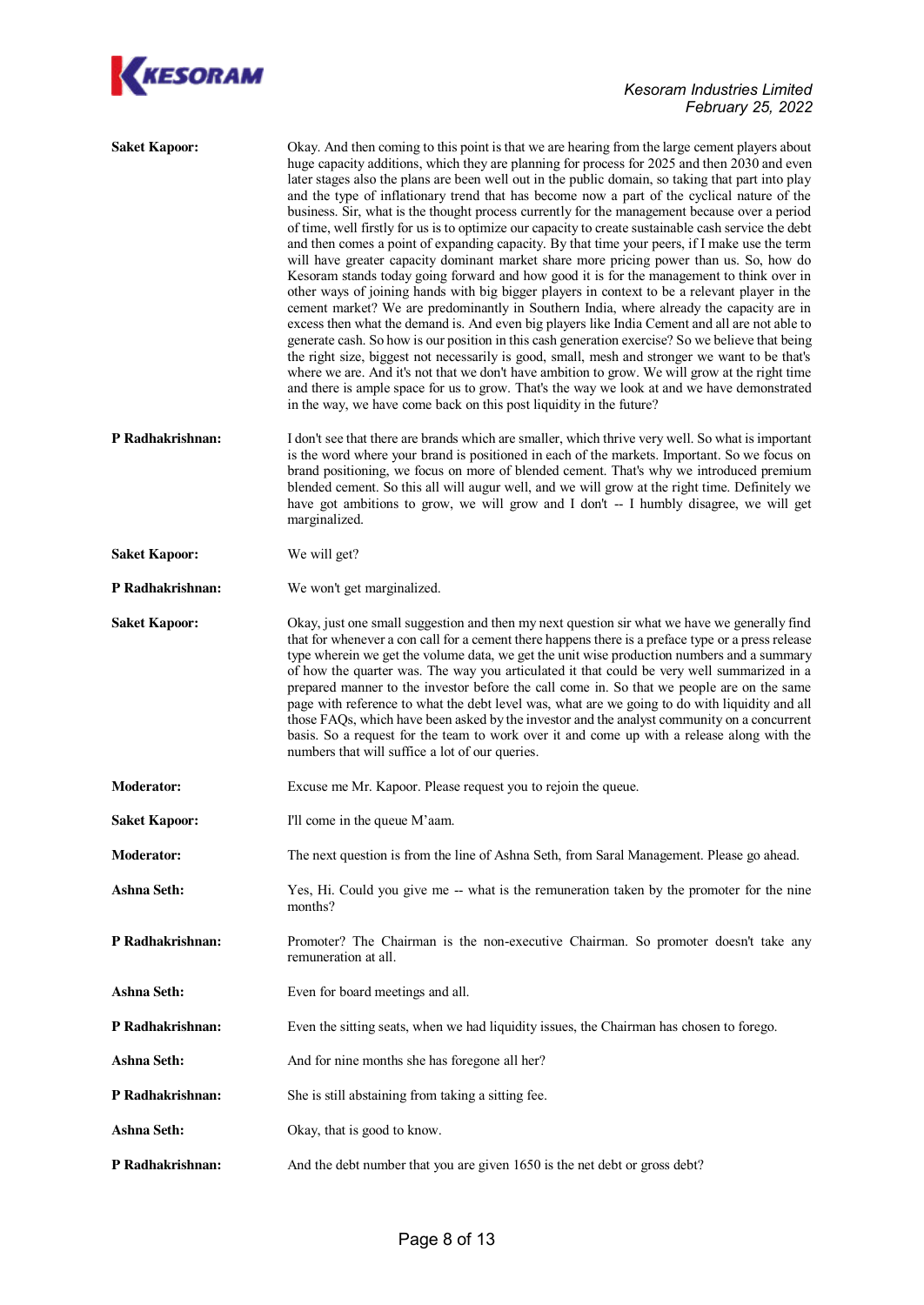

| <b>Ashna Seth:</b> | Gross debt.                                                                                                                                                                                                                                                                                                                                                                                                                                           |
|--------------------|-------------------------------------------------------------------------------------------------------------------------------------------------------------------------------------------------------------------------------------------------------------------------------------------------------------------------------------------------------------------------------------------------------------------------------------------------------|
| P Radhakrishnan:   | I don't -- I mean, I'm not sure of what you mean by net and gross?                                                                                                                                                                                                                                                                                                                                                                                    |
| <b>Ashna Seth:</b> | Working capital, etc.                                                                                                                                                                                                                                                                                                                                                                                                                                 |
| P Radhakrishnan:   | These overall -- in the sense, this is the borrowing, right. There is a total borrowing, excluding<br>delayed deposits, etc. Right. So that doesn't come to us as debt. That's the way -- though the<br>balance sheet may show as a current liability as a thing, this is the borrowing which we have<br>on our books. 1619 crore, close to 1650 crore as of January.                                                                                 |
| <b>Ashna Seth:</b> | Okay, does this include the OCRPS.                                                                                                                                                                                                                                                                                                                                                                                                                    |
| P Radhakrishnan:   | Sorry, there was OCRPS which matures from FY28 to FY32. Right correctly, which was issued<br>as the face value of INR 450 crore. And as per indices it has been discounted and accounted<br>for. That is not include.                                                                                                                                                                                                                                 |
| <b>Ashna Seth:</b> | Yes, what will be the discounted value as of now? Close to 100?                                                                                                                                                                                                                                                                                                                                                                                       |
| P Radhakrishnan:   | I'm not sure that close to 100 crore discounted value. As if the zero coupon OCRPS.                                                                                                                                                                                                                                                                                                                                                                   |
| <b>Ashna Seth:</b> | Yes. And what is the rate of discount?                                                                                                                                                                                                                                                                                                                                                                                                                |
| P Radhakrishnan:   | Rate of discount as per indices application? I'm not sure I will know the nuances probably.                                                                                                                                                                                                                                                                                                                                                           |
| <b>Ashna Seth:</b> | I just wanted to know, are there any legal issues or any obligations from the demerger entity of<br>Birla Tire?                                                                                                                                                                                                                                                                                                                                       |
| P Radhakrishnan:   | We know it is clear.                                                                                                                                                                                                                                                                                                                                                                                                                                  |
| <b>Ashna Seth:</b> | No obligation.                                                                                                                                                                                                                                                                                                                                                                                                                                        |
| P Radhakrishnan:   | Absolutely zero. Absolutely zero.                                                                                                                                                                                                                                                                                                                                                                                                                     |
| <b>Ashna Seth:</b> | Another question is, have we been approached for buyout or, you know, sale of a plant or<br>something like that? Or have we approached other players because, you know, there's a lot of<br>players looking to expand their capacity and, you know, they're considering inorganic and<br>considering our balance sheet is a little threat, wouldn't it be appropriate to also, look at, you<br>know, merging into some other players or by takeover?. |
| P Radhakrishnan:   | Let me answer this as a whole time Director and CEO. My mandate by Board is to run the<br>business, not to lookout trading on this business.                                                                                                                                                                                                                                                                                                          |
| Ashna Seth:        | Correct? I agree. But you know, because of the stretch                                                                                                                                                                                                                                                                                                                                                                                                |
| P Radhakrishnan:   | Operation itself speaks for it. Right? So we don't have to look at it, the way we look at is Birla<br>Shakti cement is a strong brand. And we got a very strong presence in the markets we operate.<br>I don't think we should look at that. That's my view. Of course, I can't, I'm a member of board.<br>I can speak on the behalf of the Board, because these are larger questions and may lead to<br>speculations.                                |
| Ashna Seth:        | Okay, fair, fair. And just one more what would be the timeline by which you know, you're<br>considering to refinance? And what will be the penalty on the 75%, that you'll have to negotiate<br>on the?                                                                                                                                                                                                                                               |
| P Radhakrishnan:   | Because that's not inclusive. Again, I don't want to give speculations which is not conclusive.<br>Actual I have said which is 36 months for 75% 12 months have gone by. So this is what as per<br>contract. So how best we can handle this, we need to look at it.                                                                                                                                                                                   |
| <b>Ashna Seth:</b> | Okay, okay. The Board and the committee formed by the Board will be seized on this.                                                                                                                                                                                                                                                                                                                                                                   |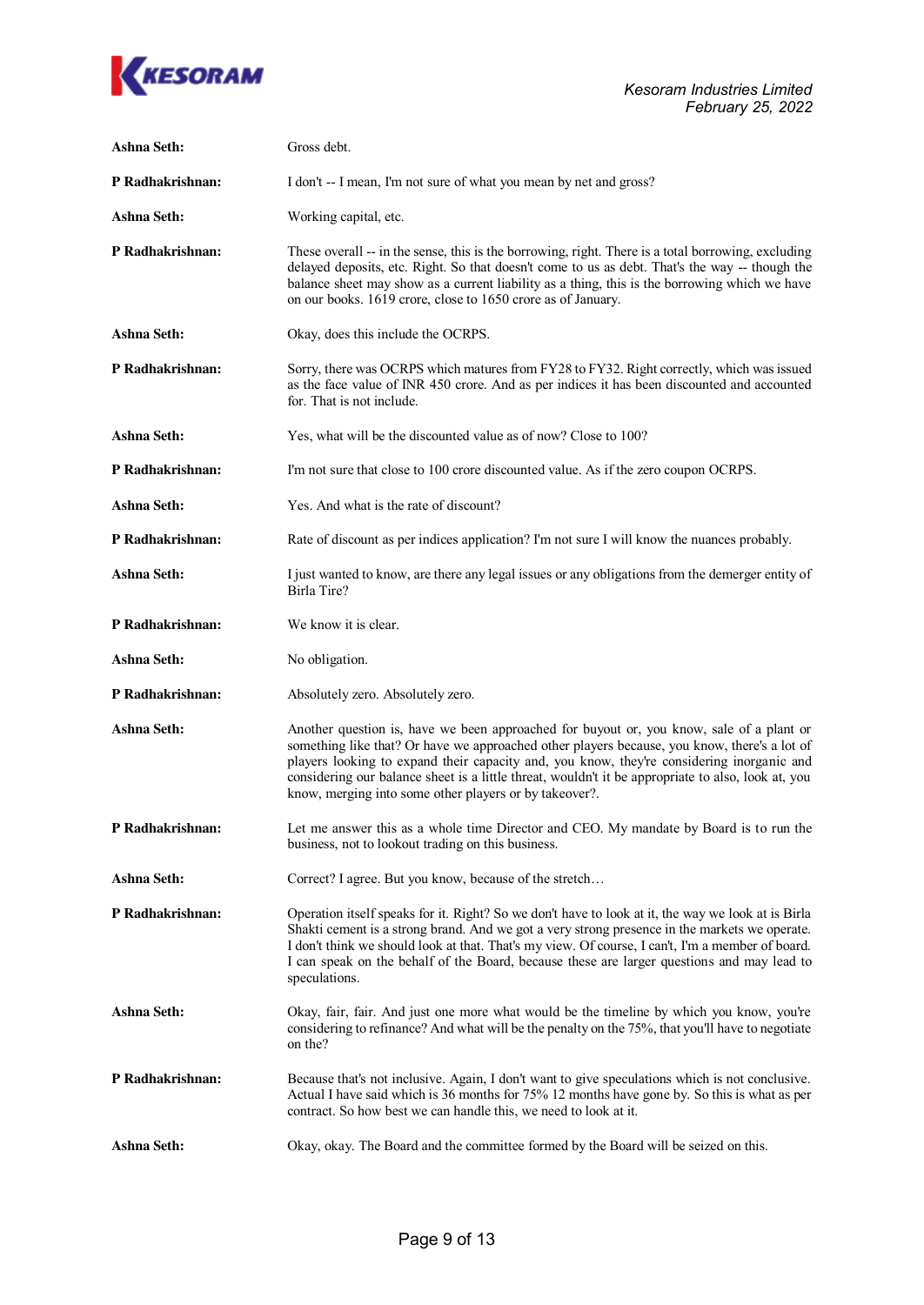

| P Radhakrishnan:   | So my job is to apprise the committee and the board. And we will take -- there is no second<br>opinion at least, that this has to be unrolled at the earliest possible in the interest of all<br>stakeholders. Right. That's what I consider.                                                                                                                                                                                                                                                                                                                                                                                                                                                  |
|--------------------|------------------------------------------------------------------------------------------------------------------------------------------------------------------------------------------------------------------------------------------------------------------------------------------------------------------------------------------------------------------------------------------------------------------------------------------------------------------------------------------------------------------------------------------------------------------------------------------------------------------------------------------------------------------------------------------------|
| <b>Ashna Seth:</b> | Okay. Perfect. Thank you.                                                                                                                                                                                                                                                                                                                                                                                                                                                                                                                                                                                                                                                                      |
| <b>Moderator:</b>  | Thank you. The next question is from the line of Neha Ignani from Minerva Advisors, Please<br>go ahead.                                                                                                                                                                                                                                                                                                                                                                                                                                                                                                                                                                                        |
| Neha Ignani:       | Good evening, Sir I wanted to, can you hear me?                                                                                                                                                                                                                                                                                                                                                                                                                                                                                                                                                                                                                                                |
| P Radhakrishnan:   | Yes, please. Good evening.                                                                                                                                                                                                                                                                                                                                                                                                                                                                                                                                                                                                                                                                     |
| Neha Ignani:       | Okay. So, I wanted to ask you a little bit more about your Rayon business. So, from what I<br>understand on a sustainable basis, you make about 250 to 300 crore of revenue in Rayon as<br>well as transparent paper, there is PBT loss on the business is it?                                                                                                                                                                                                                                                                                                                                                                                                                                 |
| P Radhakrishnan:   | Yes, so, the way is Rayon is INR 300 crore plus we can clock in and both are good gross profit<br>margin. So, on the cost front, we have tried to reduce the cost by various methods, the fixed<br>cost. as I say, a sustainable basis, we should talk about INR 50 crore of cash should be generated<br>on a INR 300 crore plus turnover. That's where the long part. Will take this business.                                                                                                                                                                                                                                                                                                |
| Neha Ignani:       | And Sir, currently, what is the loss that the business is making in terms of cash flow as well as<br>in terms of profitability?                                                                                                                                                                                                                                                                                                                                                                                                                                                                                                                                                                |
| P Radhakrishnan:   | So, currently the business is under suspension. So that's where it is.                                                                                                                                                                                                                                                                                                                                                                                                                                                                                                                                                                                                                         |
| Neha Ignani:       | So you're not incurring any fixed costs currently on keeping the business?                                                                                                                                                                                                                                                                                                                                                                                                                                                                                                                                                                                                                     |
| P Radhakrishnan:   | As one of the questions pointed out right, while under suspension of work, the fixed cost<br>reduction on the salaries and wages too will be there, which will be under the suspension. On<br>a steady state, if you look at the question too was answered INR 65 crore, is what we should<br>read. So, the major component of the fixed head cost is obviously salaries and wages. So, INR<br>65 crore per annum will be that number going forward as we implement this scheme of<br>separation.                                                                                                                                                                                              |
| Neha Ignani:       | Understood sir. And Sir 2700 employees, and what would that come to post the VRS.                                                                                                                                                                                                                                                                                                                                                                                                                                                                                                                                                                                                              |
| P Radhakrishnan:   | So the way as we speak, as 400 have gone into separation. So the targeted number is 900.                                                                                                                                                                                                                                                                                                                                                                                                                                                                                                                                                                                                       |
| Neha Ignani:       | Got it. And so just to understand from you, on your working capital side, currently you're<br>negative working capital, but is there going to be any requirement on the working capital that<br>you will need to fund going ahead?                                                                                                                                                                                                                                                                                                                                                                                                                                                             |
| P Radhakrishnan:   | So overall. We are firmly okay maybe if you ask the way to answer this question, if a working<br>capital infusion of INR 100 Crore we are negative working capital becomes minus INR 100<br>crore will it help you to generate higher EBITDA, yes, answer is but is your operation suffering<br>because of this in the supply chain? Right. The answer is no it was suffering which we have<br>solved through this, content settlement and this consortium coming in. Now, the next stage is<br>as I said 19% loan should go up to books, we should bring it down progressively 9% and then<br>further infusion into the working capital we should look at that will be the order of priority. |
| Neha Ignani:       | Understood and so on refinancing of debt have you already started talking with the bankers<br>and what has been their response so, far, if you can just give us some subjective light on this<br>as well it would be very useful.                                                                                                                                                                                                                                                                                                                                                                                                                                                              |
| P Radhakrishnan:   | So, as I said. It is important to unwind this. So what it takes us to do that, we will do it. Yes<br>obviously, when we say -- when we say with confidence, we have to do it, we are engaging.<br>There is a contra party interest.                                                                                                                                                                                                                                                                                                                                                                                                                                                            |
| Neha Ignani:       | Understood. So sir can you give us the broad timeline by when you could achieve your goal<br>that would also be quite useful to ask you now to understand and map out the cash flows.                                                                                                                                                                                                                                                                                                                                                                                                                                                                                                          |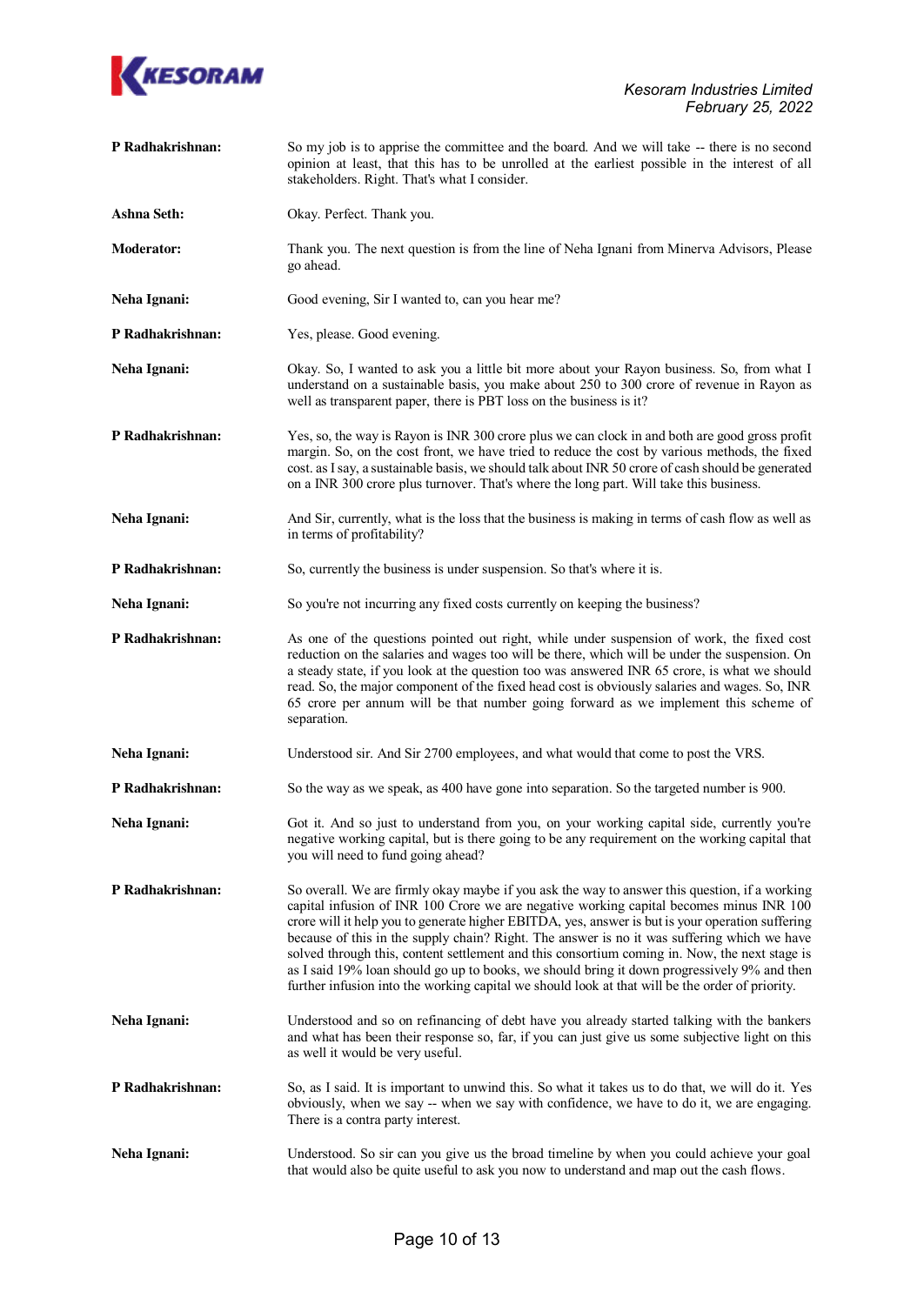

| P Radhakrishnan:  | As early as possible. Abroad time if he asked me the target we should do it well -- try to do it<br>by 31st March. However stiff it is going to be. Probably bit realistically speaking, somewhere<br>around April end or May is what we should target.                                                                                                                                                                                                                                                                                                                                                                                                                                                                                                                                                                                                                                                                                                                                                                                                                                                                                                                                                                                                                                        |
|-------------------|------------------------------------------------------------------------------------------------------------------------------------------------------------------------------------------------------------------------------------------------------------------------------------------------------------------------------------------------------------------------------------------------------------------------------------------------------------------------------------------------------------------------------------------------------------------------------------------------------------------------------------------------------------------------------------------------------------------------------------------------------------------------------------------------------------------------------------------------------------------------------------------------------------------------------------------------------------------------------------------------------------------------------------------------------------------------------------------------------------------------------------------------------------------------------------------------------------------------------------------------------------------------------------------------|
| Neha Ignani:      | Got it. And just one last question from my side the Rayon business that you want to get to INR<br>50 crore sustainable cash by when do you think you will achieve it?                                                                                                                                                                                                                                                                                                                                                                                                                                                                                                                                                                                                                                                                                                                                                                                                                                                                                                                                                                                                                                                                                                                          |
| P Radhakrishnan:  | Probably from here, it would be 15 months time from now.                                                                                                                                                                                                                                                                                                                                                                                                                                                                                                                                                                                                                                                                                                                                                                                                                                                                                                                                                                                                                                                                                                                                                                                                                                       |
| Neha Ignani:      | Understood and incrementally whatever cash that you generate from the business will go down<br>in repaying debt. I assume the Capex requirements won't be very high. Right?                                                                                                                                                                                                                                                                                                                                                                                                                                                                                                                                                                                                                                                                                                                                                                                                                                                                                                                                                                                                                                                                                                                    |
| P Radhakrishnan:  | It won't be very high. So the priorities the Capex, we will do and substantial portion of the<br>cash generated will go to reduce debt.                                                                                                                                                                                                                                                                                                                                                                                                                                                                                                                                                                                                                                                                                                                                                                                                                                                                                                                                                                                                                                                                                                                                                        |
| <b>Moderator:</b> | Thank you. The next question is from the line of Sk Bamani. An individual investor. Please go<br>ahead.                                                                                                                                                                                                                                                                                                                                                                                                                                                                                                                                                                                                                                                                                                                                                                                                                                                                                                                                                                                                                                                                                                                                                                                        |
| ` Sk Bamani:      | Hello. Good afternoon, sir. I am Sanjeev Bamani am I audible?                                                                                                                                                                                                                                                                                                                                                                                                                                                                                                                                                                                                                                                                                                                                                                                                                                                                                                                                                                                                                                                                                                                                                                                                                                  |
| P Radhakrishnan:  | Good evening, you are audible. How are you Mr. Bamani?                                                                                                                                                                                                                                                                                                                                                                                                                                                                                                                                                                                                                                                                                                                                                                                                                                                                                                                                                                                                                                                                                                                                                                                                                                         |
| <b>Sk Bamani:</b> | I'm very fine, sir. Sir first of all, congratulation for maintaining the trend of holding the<br>conference meeting. It's something very good on your part to be talking to the investor world,<br>and shareholders as well. What is the share of blended cement in 1.82 million last quarter?                                                                                                                                                                                                                                                                                                                                                                                                                                                                                                                                                                                                                                                                                                                                                                                                                                                                                                                                                                                                 |
| P Radhakrishnan:  | Yes, see the way it was about 50%, will be close to blended cement, that's where it is.                                                                                                                                                                                                                                                                                                                                                                                                                                                                                                                                                                                                                                                                                                                                                                                                                                                                                                                                                                                                                                                                                                                                                                                                        |
| <b>Sk Bamani:</b> | 15% or 50 %.                                                                                                                                                                                                                                                                                                                                                                                                                                                                                                                                                                                                                                                                                                                                                                                                                                                                                                                                                                                                                                                                                                                                                                                                                                                                                   |
| P Radhakrishnan:  | 50%                                                                                                                                                                                                                                                                                                                                                                                                                                                                                                                                                                                                                                                                                                                                                                                                                                                                                                                                                                                                                                                                                                                                                                                                                                                                                            |
| Sk Bamani:        | Okay. Okay. So has it improved from your previous quarters?                                                                                                                                                                                                                                                                                                                                                                                                                                                                                                                                                                                                                                                                                                                                                                                                                                                                                                                                                                                                                                                                                                                                                                                                                                    |
| P Radhakrishnan:  | So the way as the investor community, I'm sure you'd be happy. We have growing hand in<br>hand in blended cement as far as OPC. So if you look at in the percentage terms. It won't reflect.<br>But if you look at the growth of blended cement, it will be 40% growth. So directionally right.<br>We have introduced premium blended cement too in the market.                                                                                                                                                                                                                                                                                                                                                                                                                                                                                                                                                                                                                                                                                                                                                                                                                                                                                                                                |
| <b>Sk Bamani:</b> | Very, very nice. So now coming to a very small request, actually, sometime what happens<br>whenever we listen to your figures. Just now, as I was trying to understand whether it is 15 or<br>50 It is my earnest request that if we can prepare a small paper and share it through BSE to the<br>shareholders and investing public it will good.                                                                                                                                                                                                                                                                                                                                                                                                                                                                                                                                                                                                                                                                                                                                                                                                                                                                                                                                              |
| P Radhakrishnan:  | This will be as per the requirement of the exchange.                                                                                                                                                                                                                                                                                                                                                                                                                                                                                                                                                                                                                                                                                                                                                                                                                                                                                                                                                                                                                                                                                                                                                                                                                                           |
| Sk Bamani:        | I am coming to another subject, let me complete sir. See the total borrowings that we have got<br>by way of OCD and NCD, if we can prepare a paper on it that you know, we brought this much<br>in out of this this much is already paid by now, right sir, and this much is repayable, you know,<br>a lot of discussion has gone on it many as investors and consultants have asked you this<br>question, if this can be a black and white paper put on the BSE site for shareholders to watch<br>that this much has already been done, if it is approved by user you know, if you, do it a proper<br>paper can be prepared. So, this question will not come from time to time again and again in<br>every meeting this my request. If you deem it fit, you can just place a paper and so, that you<br>know, everybody's clear, as to the clear cut status of our things to happen that way. And sir, I<br>was wondering are you have repaid 293 crore in January and the 55 Crore earlier. So, the total<br>receipt gross receipts from right issue was to the tune of 400 crore. So, can we not fully repay<br>it as a loan the 400 Crore that we have already received largely as you said, you know, some 7<br>crore was left out and out of that also we are receiving some more monies. |
| P Radhakrishnan:  | Issues for whatever it has to be applied like where some portion we have whatever purpose for<br>repayment of debt is predominantly and then general corporate, which is largely going into the                                                                                                                                                                                                                                                                                                                                                                                                                                                                                                                                                                                                                                                                                                                                                                                                                                                                                                                                                                                                                                                                                                |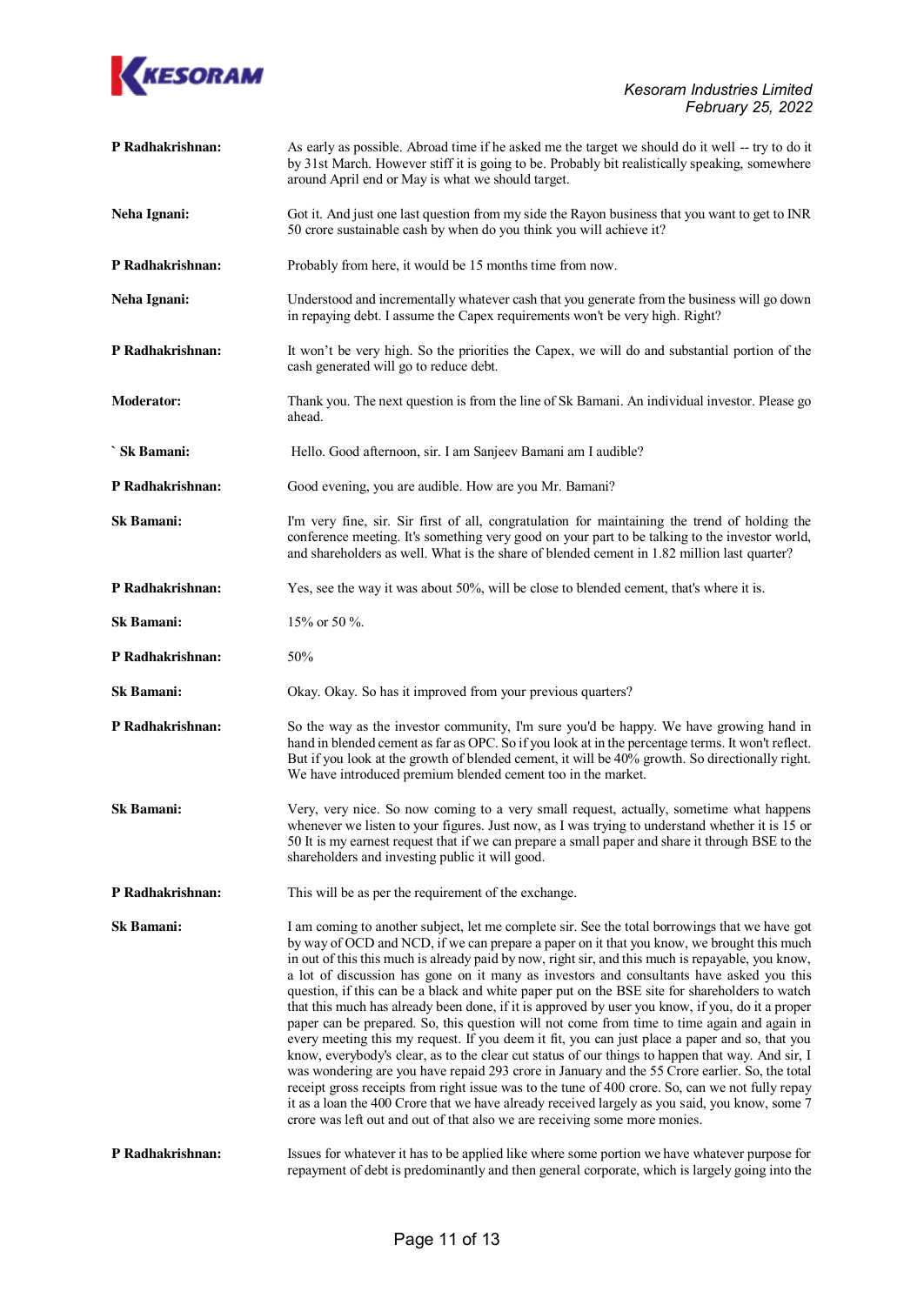

|                             | working capital, right, this has been applied, that's how we are able to take care of the<br>operations to. So we were close to if you look at the balance sheet minus 500 crore of negative<br>working capital. We are minus 200 crore.                                                                                                                                                                                                                                                                                                                                                                                                                                                                                                                                                                                                                                                                                                                                                        |
|-----------------------------|-------------------------------------------------------------------------------------------------------------------------------------------------------------------------------------------------------------------------------------------------------------------------------------------------------------------------------------------------------------------------------------------------------------------------------------------------------------------------------------------------------------------------------------------------------------------------------------------------------------------------------------------------------------------------------------------------------------------------------------------------------------------------------------------------------------------------------------------------------------------------------------------------------------------------------------------------------------------------------------------------|
| <b>Sk Bamani:</b>           | Okay, so that means only we could repay and you have said that in January, you have paid 293<br>crore, but February and March out of current operations, will we be able to refund some more<br>loans this year?                                                                                                                                                                                                                                                                                                                                                                                                                                                                                                                                                                                                                                                                                                                                                                                |
| P Radhakrishnan:            | We will endeavor as much as.                                                                                                                                                                                                                                                                                                                                                                                                                                                                                                                                                                                                                                                                                                                                                                                                                                                                                                                                                                    |
| Sk Bamani:                  | Okay, okay, got it. Now your voice is breaking somewhere. Hello, I don't know why your voice<br>is breaking. But now I'm coming to the next question. Sir. With your permission, should I go<br>ahead?                                                                                                                                                                                                                                                                                                                                                                                                                                                                                                                                                                                                                                                                                                                                                                                          |
| P Radhakrishnan:            | Please.                                                                                                                                                                                                                                                                                                                                                                                                                                                                                                                                                                                                                                                                                                                                                                                                                                                                                                                                                                                         |
| Sk Bamani:                  | Hello,                                                                                                                                                                                                                                                                                                                                                                                                                                                                                                                                                                                                                                                                                                                                                                                                                                                                                                                                                                                          |
| P Radhakrishnan:            | Only timing till 5:30 definitely Mr. Bamani I'll be happy to take offline to your questions.                                                                                                                                                                                                                                                                                                                                                                                                                                                                                                                                                                                                                                                                                                                                                                                                                                                                                                    |
| Sk Bamani:                  | So kind you. Only submission is earlier you had told that we should categorize, categorically<br>denied today also that now no obligation will come from tire division at all you know financial<br>implication from tire division, which you said clearly. Now coming to Rayon that also you said<br>that since we are separated and where we have written off everything which was given to them<br>as loan etc. So, now we are not required to subsidize them or help them in any way. So, can I<br>take an assurance from you that Rayon division who will not give further money? Can I take a<br>promise sort of a thing from you?                                                                                                                                                                                                                                                                                                                                                        |
| P Radhakrishnan:            | I can't promise the Board has to look at it.                                                                                                                                                                                                                                                                                                                                                                                                                                                                                                                                                                                                                                                                                                                                                                                                                                                                                                                                                    |
| <b>Sk Bamani:</b>           | Do remember in one of the meeting you told                                                                                                                                                                                                                                                                                                                                                                                                                                                                                                                                                                                                                                                                                                                                                                                                                                                                                                                                                      |
| P Radhakrishnan:            | Get the factual information. The books of Rayon, Kesoram has not given any guarantee or<br>comfort, I think. But if a child is going to make INR 50 crore EBITDA A father does not help<br>then who will help. That's the way to look at it.                                                                                                                                                                                                                                                                                                                                                                                                                                                                                                                                                                                                                                                                                                                                                    |
| Sk Bamani:                  | Okay, got it, got it. Now, coming to one more questions Kesoram is a purely cement company<br>doing very well and lots of prospects are there as you rightly said. So now, coming to Rayon<br>division can we see that and by doing that it we can realize some bigger amount.                                                                                                                                                                                                                                                                                                                                                                                                                                                                                                                                                                                                                                                                                                                  |
| <b>Moderator:</b>           | Mr. Bamai sorry to interrupt                                                                                                                                                                                                                                                                                                                                                                                                                                                                                                                                                                                                                                                                                                                                                                                                                                                                                                                                                                    |
| P Radhakrishnan:            | I'm not saying anything. Right. So we will take this Mr. Bamani. So I have adequately<br>answered. And feel free to reach out to me. I will get in touch with you of any of your<br>unanswered questions, please, in the interest of time. Thank you.                                                                                                                                                                                                                                                                                                                                                                                                                                                                                                                                                                                                                                                                                                                                           |
| <b>Moderator:</b>           | The next question is from the line of Veeraiah an individually investor please go ahead.                                                                                                                                                                                                                                                                                                                                                                                                                                                                                                                                                                                                                                                                                                                                                                                                                                                                                                        |
| <b>Veeraiah Bandlamudi:</b> | Hello.                                                                                                                                                                                                                                                                                                                                                                                                                                                                                                                                                                                                                                                                                                                                                                                                                                                                                                                                                                                          |
| P Radhakrishnan:            | Yes, please. Good evening.                                                                                                                                                                                                                                                                                                                                                                                                                                                                                                                                                                                                                                                                                                                                                                                                                                                                                                                                                                      |
| Veeraiah Bandlamudi:        | Good evening. Thank you for conducting the second conference call. I think this will continue.<br>And I see a lot of participation from several shareholder sir. It is good to see they're asking<br>questions, and you're answering so many questions. And my question, one question is about<br>the interest cost. We are in the quarter results we are showing INR 125 crore for quarter. I think<br>it is coming to INR 500 crore of the entire year is a big amount. So my question is which<br>quarter around the interest cost will come down after payment. That is one question. And the<br>next question is I heard you on TV saying that we're planning to reduce the debt from the<br>current to 20% and 14% to 9%. I understand that will be one time cost incurred in both the<br>stages. Is it possible to go and reduce it to 9% at a single shot? This is a request. And other<br>than that, I am worried about share dilution that was happening for so many years. And which |